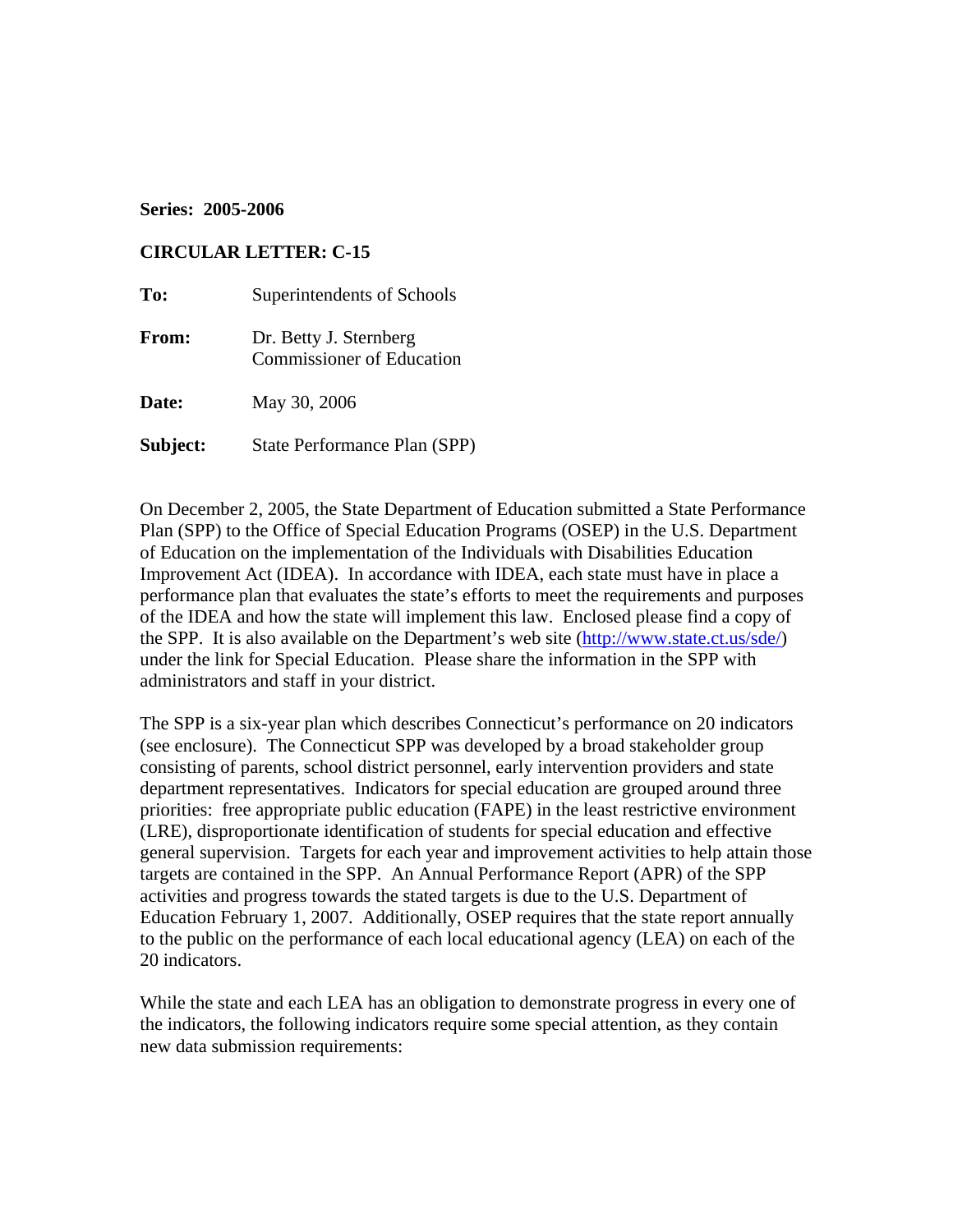State Performance Plan May 30, 2006 Page 2

- Indicator  $#7$  Percent of preschool children with IEPs who demonstrate improved positive social-emotional skills, acquisition and use of knowledge and skills, and use of appropriate behaviors to meet their needs;
- Indicator  $#11$  Percent of children with parental consent to evaluate who were evaluated and eligibility determined within 60 days (or State established timelines);
- Indicator  $#13$  Percent of youth, age16 and above, with an IEP that includes coordinated, measurable, annual IEP goals and transition services that will reasonably enable the student to meet post-secondary goals; and
- Indicator  $#18$  Percent of hearing requests that went to resolution sessions that were resolved through resolution session settlement agreements.

# **Indicator #7:**

As you may be aware, the SPP calls for the use of the Brigance Diagnostic Inventory of Early Development II© (Brigance), a criterion-referenced assessment to collect and report the data to the federal government to determine the performance and progress of preschool children for the elements included in this indicator. This tool was chosen by the stakeholder group, since it would allow the comparison of performance with nondisabled peers (a stated requirement) without actually assessing nondisabled peers. In addition, it is a tool that contains specific items that can address all of the components of indicator #7. Additionally, the Brigance's domain areas can be crosswalked with the Connecticut Preschool Curriculum Framework (1999) and the Connecticut Preschool Assessment Framework (2004). The Brigance will be used to collect Point 1 and Point 2 data, at entry and exit, from preschool special education. Other states selected multiple instruments for this indicator; the stakeholder group felt strongly that it would be simpler if one instrument was utilized.

Recognizing that this is a new requirement that increases responsibilities for all of you at the local level, the Bureau of Special Education is trying to alleviate some of the financial burden of the test purchase. The Bureau has purchased at least one of the necessary test kits for each district, as well as a small number of test booklets. The test kits were sent directly from the publisher to each district in April, and the Bureau of Special Education sent test booklets in May to assist in getting started with the Point 1 data collection. We know that Districts may desire more than one kit; additional kits and booklets, if needed, will need to be purchased by the local district.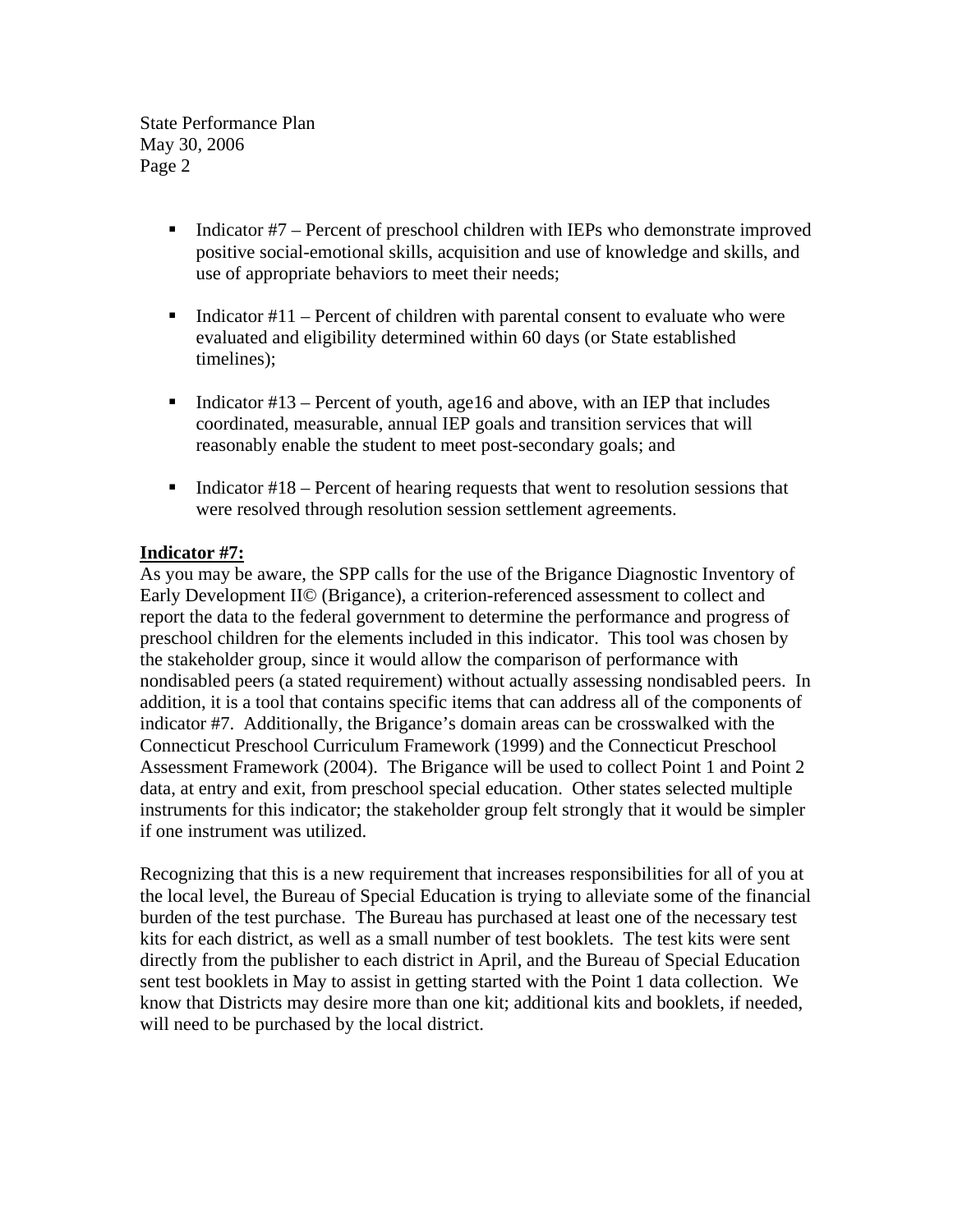State Performance Plan May 30, 2006 Page 3

The Connecticut State Department of Education (CSDE) and the State Education Resource Center (SERC) also conducted 5 workshops in April to address data collection and reporting procedures within this indicator. Districts with preschool students were invited, as well as representatives from CSDE, SERC, and Curriculum Associates, publishers of the Brigance. Staff from a large majority of districts were able to attend. Feedback indicated that districts understood the requirement and its scope. It is important that districts understand this is a requirement going forward, and that districts are not required to collect data for preschoolers identified and receiving special education services prior to May 1. For those students identified from May 1 on, there is a 4 week window from the time the preschooler begins services to gather Point 1 data using the Brigance.

A comprehensive Question and Answer document, as well as additional information regarding indicator #7, will be posted on the Department's website under the link for special education.

#### **Indicator #11:**

The CSDE will require electronic data submission of referral and evaluation data by each LEA for the previous fiscal year. Data will be collected July 1, 2006 through August 15, 2006, for the 2005-06 school year (July 1, 2005 through June 30, 2006), and annually thereafter. Data will be collected electronically for all children for whom parental consent to evaluate was received, including children placed by their parents in private/religiously affiliated schools. **A mock version of this data collection and the information that districts will have to report to the Department is available at the following web site:** 

<https://www.csde.state.ct.us/public/idea/evaluation.htm>

## **Indicator #13:**

This indicator requires the CSDE to collect data on the number of youth with disabilities age 16 and above whose IEP includes coordinated, measurable, annual IEP goals and transition services that will reasonably enable the student to meet post-secondary goals. This data element was added to the 2005-2006 state data system and will be collected on an annual basis.

## **Indicator #18:**

This indicator requires data submission by each LEA for the previous fiscal year on the number of hearing requests by parents that went through a resolution session, and the outcome of each resolution session. Data for the 2005-06 school year will be collected from July 1, 2006 through August 15, 2006, and annually thereafter.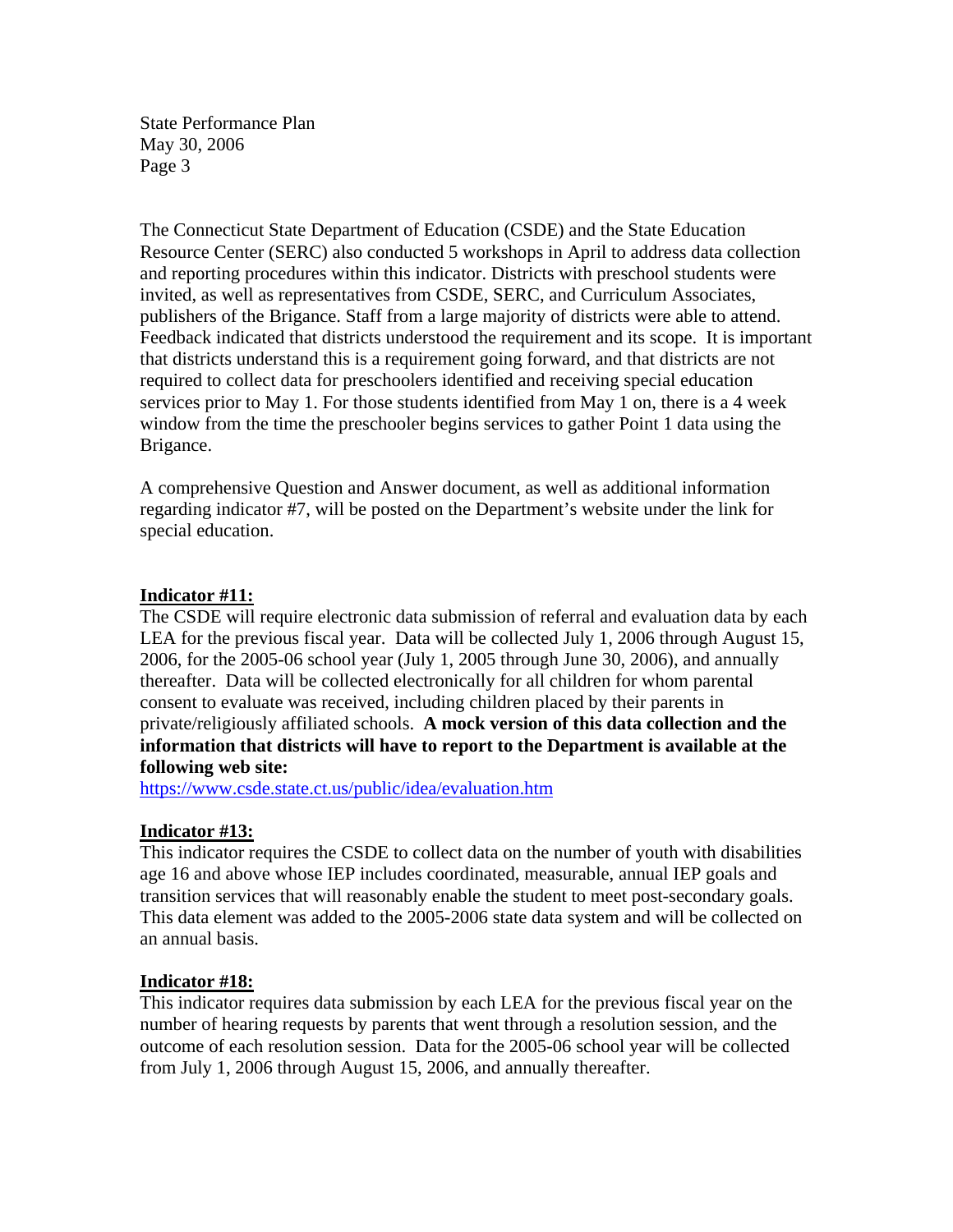State Performance Plan May 30, 2006 Page 4

The Department will be posting information regarding the SPP, including the official response from OSEP to the December 2005 report, on its website. The Bureau of Special Education, along with the State Education Resource Center (SERC), is beginning its planning for the necessary activities to support progress towards the targets of the twenty indicators. As appropriate, we will seek your involvement in these activities.

I appreciate all of your efforts in support of the SPP, and on behalf of students with disabilities and their families in Connecticut.

BJS:dc:c

Enclosures